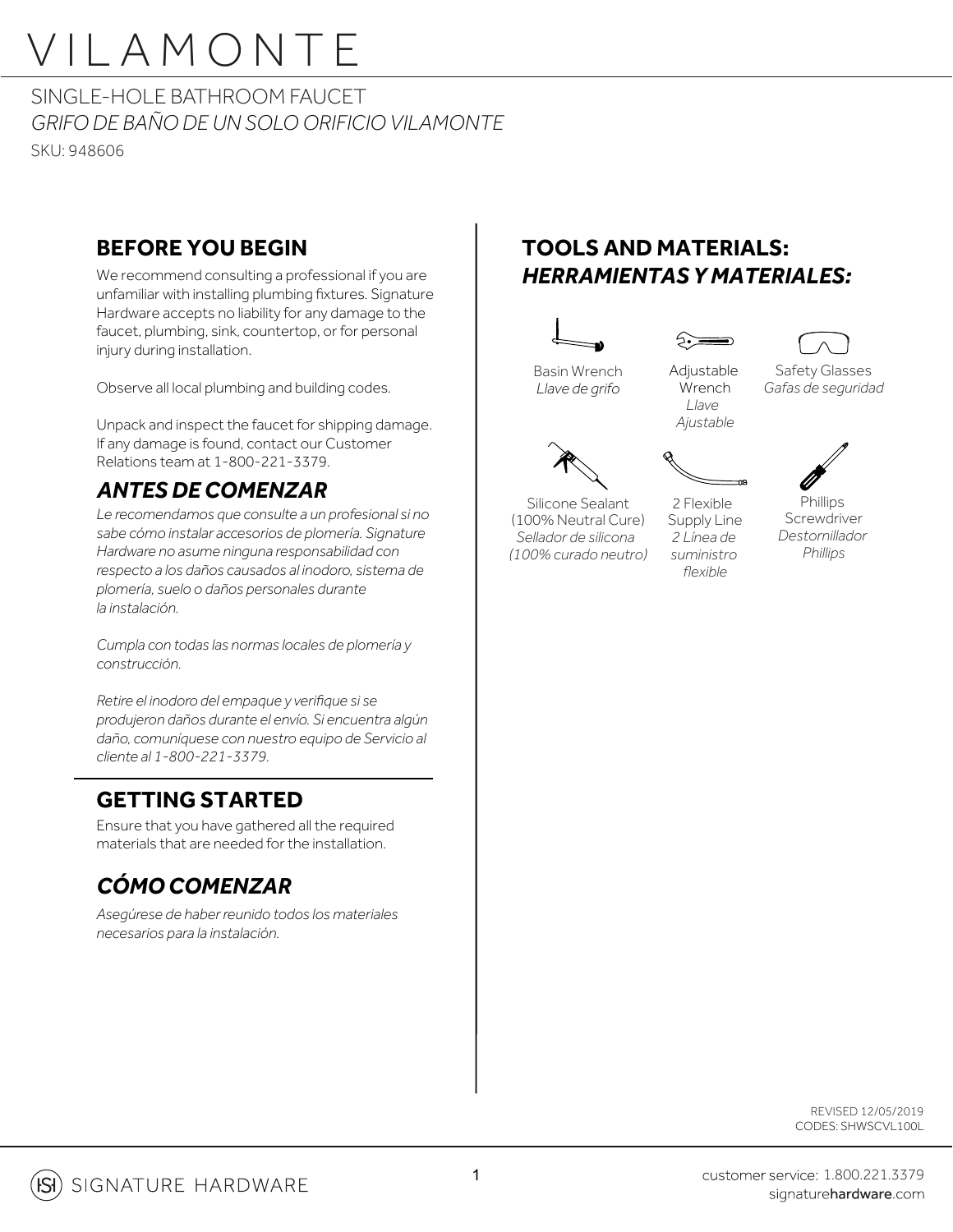SINGLE-HOLE BATHROOM FAUCET *GRIFO DE BAÑO DE UN SOLO ORIFICIO VILAMONTE*  SKU: 948606

#### **INSTALLATION** *INSTALACIÓN*

1. Shut off water supplies.

*1. Cierre los suministros de agua.*

2. Place new faucet through holes in top of sink. Install plastic washer (1) and metal washer (2) onto the thread mounting shank. Thread nut (3) onto mounting shank. Lock nut into position by tightening screws (4). Do not over tighten.

*2. Corte el suministro de agua. Coloque el grifo nuevo a través de los orificios en la parte superior del lavabo. Instala la arandela de plástico (1) y la arandela de metal (2) en el vástago de montaje roscado. Enrosca la tuerca (3) en el vástago de montaje. Fija la tuerca (3) en posición, apretando los tornillos (4). No aprietes demasiado.*



3. Make connections to water lines. Use 1/2" IPS faucet connections (2) or use supply line coupling nuts  $(3)$  with 3/8" O.D. ball-nose riser  $(1)$ .

*3. Conecta a las líneas de suministro. Usa conexiones de grifos de 1/2" IPS (2) o las tuercas de acoplamiento de líneas de suministro incluidas (3) con un tubos montantes de bola de diámetro exterior de 3/8" (1).*



3a. Before tightening the faucet connector to the water supply, apply a second wrench to the supply tube fitting. This will prevent the supply tube from moving or twisting when tightening the faucet connector. Do not over tighten.

*3a. Antes de apretar el conector del grifo al suministro de agua, fija el accesorio de la tubería de suministro colocando una segunda llave . Esto evitará que la tubería de suministro se mueva o gire cuando aprietes el conector del grifo. No aprietes demasiado.*

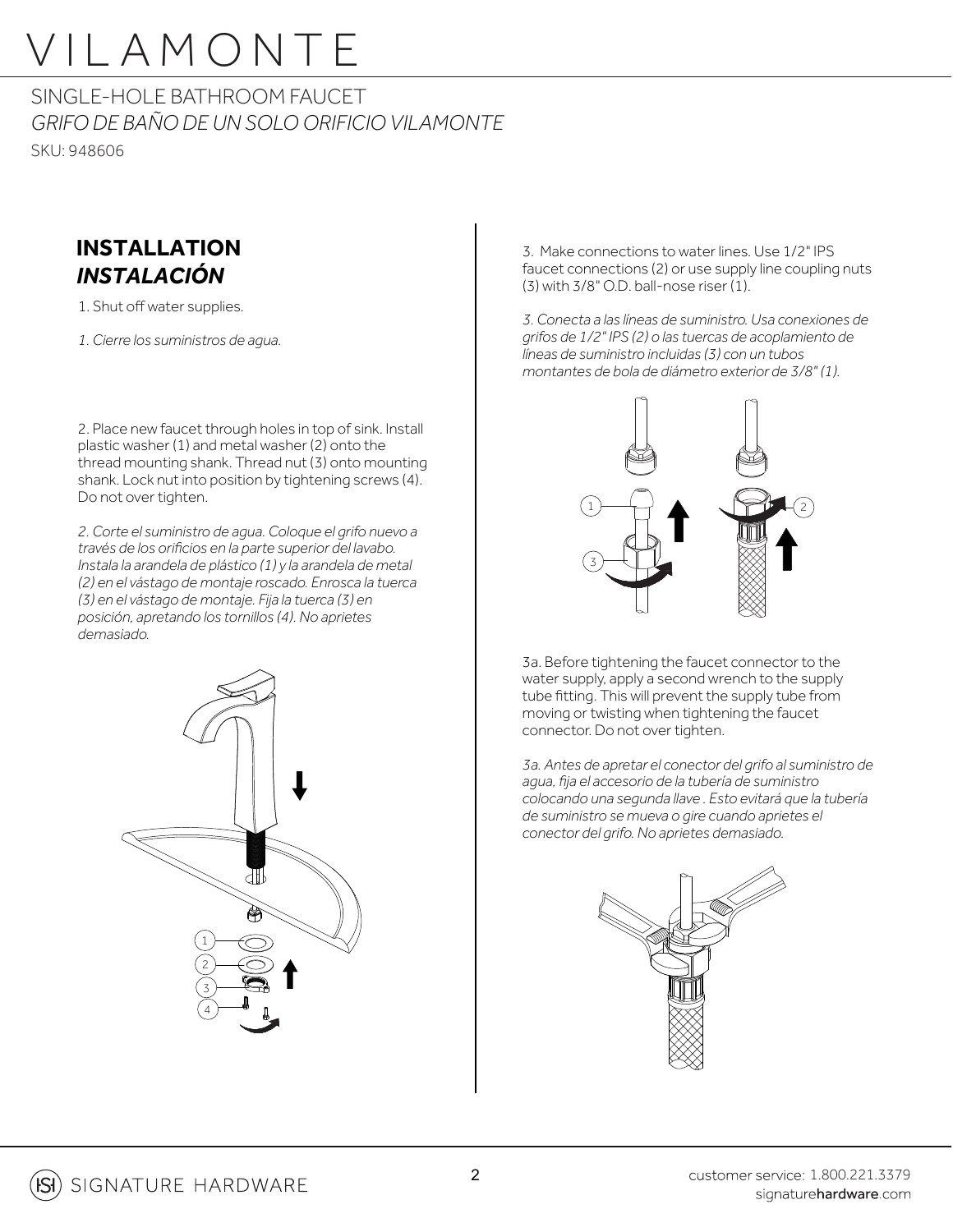#### SINGLE-HOLE BATHROOM FAUCET *GRIFO DE BAÑO DE UN SOLO ORIFICIO VILAMONTE*  SKU: 948606

4. Unscrew the nut (7) from the pop-up body (1), move over the tailpiece (6) and washer (5), then unscrew the coupling nut (4) and remove the washers (2 & 3).

*4. Desenrosca la tuerca (7) del cuerpo emergente (1), aparta los tubos extensores (6) y la arandela (5), luego desenrosca la tuerca de acoplamiento (4) y retira las arandelas (2 y 3).*



5. Place the washer (2) underneath the flange of the pop-up body (1). Slide the pop-up body (1) down through the drain hole on the vessel or basin. From underside, slide the washer  $(3 \& 4)$  against the bottom of the vessel or basin, thread on the coupling nut (5) and tighten. Do not over tighten.

*5. Coloca la arandela (2) debajo de la brida del cuerpo emergente (1). Desliza el cuerpo emergente (1) hacia abajo por el orificio del drenaje del recipiente o lavamanos. Desde la parte inferior, desliza la arandela (3 y 4) contra el fondo del recipiente o lavamanos, enróscala en la tuerca de acoplamiento (5) y aprieta. No aprietes demasiado.*



**ISI**